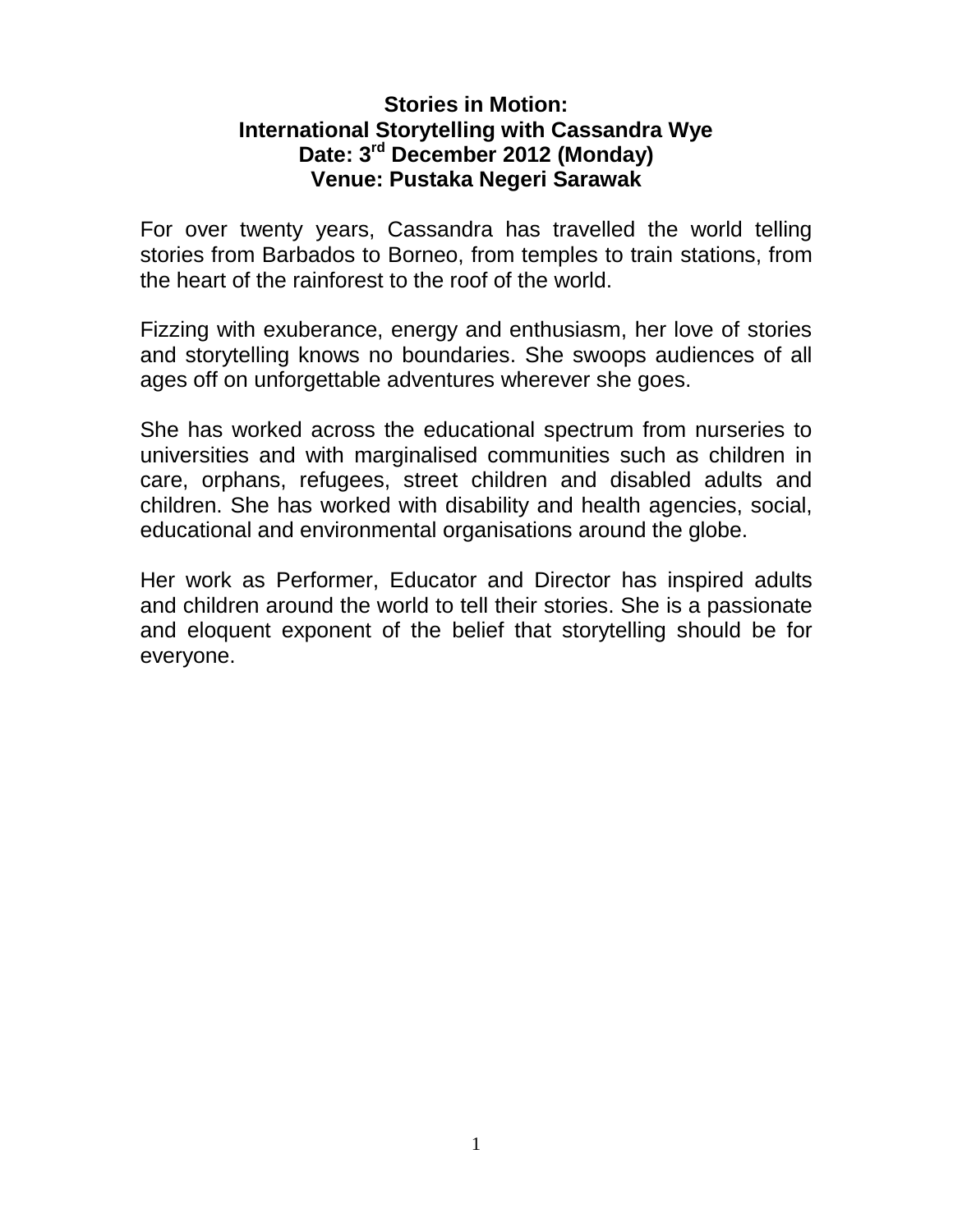| <b>TIME</b>           | <b>PROGRAM</b>                                                                                                                                                                                                                                                                                                                                     | <b>VENUE</b> |
|-----------------------|----------------------------------------------------------------------------------------------------------------------------------------------------------------------------------------------------------------------------------------------------------------------------------------------------------------------------------------------------|--------------|
| 08.30 $am - 09.30 am$ | Story telling (1 <sup>st</sup> Session)<br>The Little Deer who did not want<br>to be alone<br>*Come and meet the little samba<br>deer, lost alone in the forest. With<br>your help – maybe he can find some<br>friends and a new home<br>(For children aged 7 years old & below)                                                                   | Auditorium   |
| 09.30 $am - 10.00$ am | Story telling (2 <sup>nd</sup> Session)<br><b>The Snooty Elephant</b><br>*Join the other animals in the forest<br>as they try to teach this very<br>arrogant elephant a lesson he will<br>not forget! Who knows what might<br>happen<br>(For children aged 7 -12 years old)                                                                        | Auditorium   |
| 10.00 $am - 1.30 am$  | Refreshment                                                                                                                                                                                                                                                                                                                                        |              |
| 10.30 $am - 12.30$ pm | Workshop<br><b>Discovering the Story Chest:</b><br>How to use storytelling to enrich<br>learning at school and at home<br>A chance to learn how to tell<br>stories with children -and discover<br>how this can benefit your children's<br>potential for learning. For parents of<br>all<br>ages, primary, secondary,<br>kindergarten and teachers. | Gallery      |